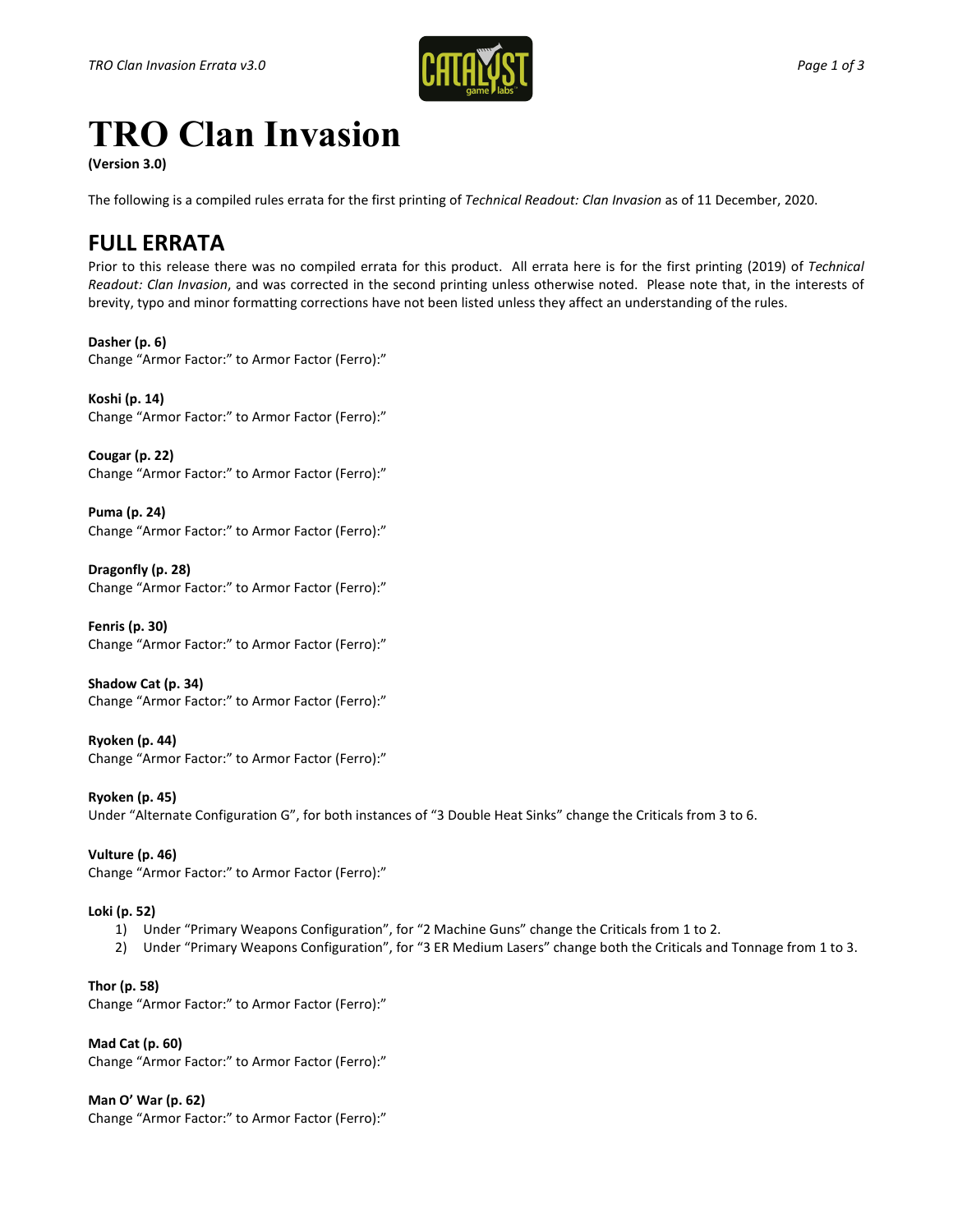

**Warhammer IIC 4 (p. 65)** Change "Armor Factor:" to Armor Factor (Ferro):"

**Marauder IIC 2 (p. 67)** Change "Armor Factor:" to Armor Factor (Ferro):"

**Masakari (p. 68)** Change "Armor Factor:" to Armor Factor (Ferro):"

**Highlander IIC (p. 71)** Change "Armor Factor:" to Armor Factor (Ferro):"

**Kingfisher (p. 73)** Under "Alternate Configuration H", change the second Heat Sink listing from 3 Double Heat Sinks to 2 Double Heat Sinks. *Errata note: applies to the second printing only—the values are corrected in both the first and third printings (2021)*

**Supernova (p. 75)** Change the Armor Factor Mass from 4.5 to 14.5.

**Gladiator (p. 76)** Change "Armor Factor:" to Armor Factor (Ferro):"

**Gladiator (p. 77)** Under "Alternate Configuration B", for "3 Double Heat Sinks" change the Criticals from 4 to 6 and the Tonnage from 2 to 3.

**LCT-5M Locust (p. 87)** Change "Armor Factor:" to Armor Factor (Ferro):"

**STG-5R Stinger (p. 89)** Change "Armor Factor:" to Armor Factor (Ferro):"

**WSP-3L Wasp (p. 91)** Change "Armor Factor:" to Armor Factor (Stealth):"

**RTX1-O Raptor (p. 94)** Change the Engine Mass from 8 to 3.5.

**FS9-O Firestarter (p. 115)** Under "Alternate Configuration B", for "2 Medium Pulse Lasers" change the Tonnage from 2 to 4.

**PHX-4L Phoenix Hawk (p. 117)** Change "Armor Factor:" to Armor Factor (Stealth):"

**AXM-1M Axman (p. 145)** Change "Armor Factor:" to Armor Factor (Ferro):"

**MAD-5L Marauder (p. 167)** Change "Armor Factor:" to Armor Factor (Stealth):"

**BLR-4S BattleMaster (p. 175)** Change "Armor Factor:" to Armor Factor (Ferro):"

**MAL-1R Mauler (p. 181)** Change "Armor Factor:" to Armor Factor (Ferro):"